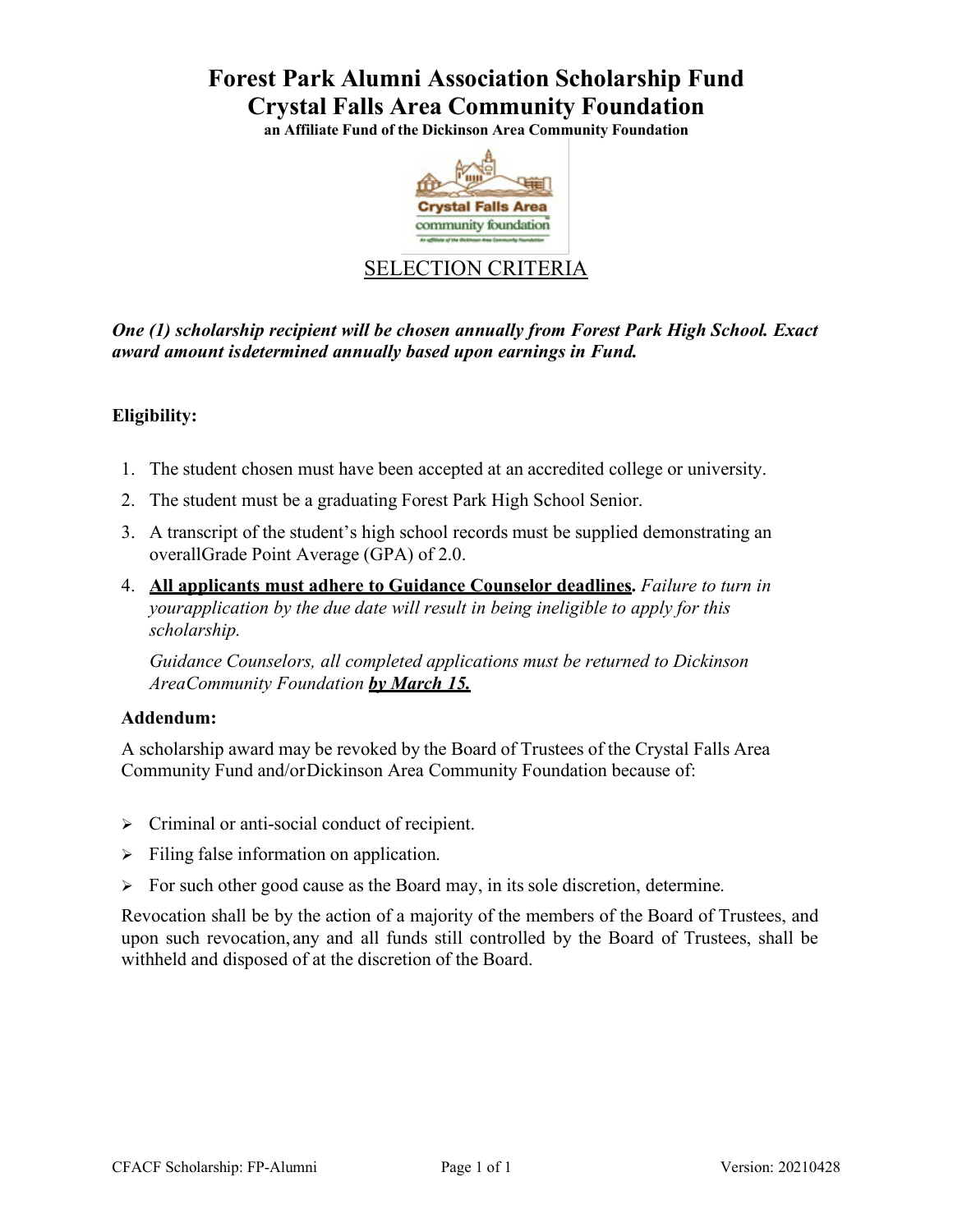

# **Forest Park Alumni Association Scholarship Crystal Falls Area Community Foundation Fund**

**An affiliate of the Dickinson Area CommunityFoundation**

| <b>Date</b>                                                                                                                                   |  |                                                                           |  |
|-----------------------------------------------------------------------------------------------------------------------------------------------|--|---------------------------------------------------------------------------|--|
| <b>Full Name</b>                                                                                                                              |  |                                                                           |  |
| <b>Street Address</b>                                                                                                                         |  |                                                                           |  |
| <b>City ST ZIP Code</b>                                                                                                                       |  |                                                                           |  |
| Home & Cell Phone                                                                                                                             |  |                                                                           |  |
| GPA:                                                                                                                                          |  |                                                                           |  |
| <b>E-Mail (Required):</b>                                                                                                                     |  |                                                                           |  |
| In what extra-curricular activities did you participate in? (Include both in-school activities and<br>volunteer activities outside of school) |  |                                                                           |  |
|                                                                                                                                               |  |                                                                           |  |
|                                                                                                                                               |  |                                                                           |  |
| Did you work during the school year? No                                                                                                       |  | If yes, how many hours/week?                                              |  |
| Name of College or University you plan to attend:                                                                                             |  |                                                                           |  |
| Have you applied for admission?                                                                                                               |  |                                                                           |  |
| Have you been accepted?                                                                                                                       |  |                                                                           |  |
| Intended field of study:                                                                                                                      |  |                                                                           |  |
| Have you applied for other scholarships?                                                                                                      |  |                                                                           |  |
|                                                                                                                                               |  | Have you been granted a scholarship? If so, name of scholarship & amount: |  |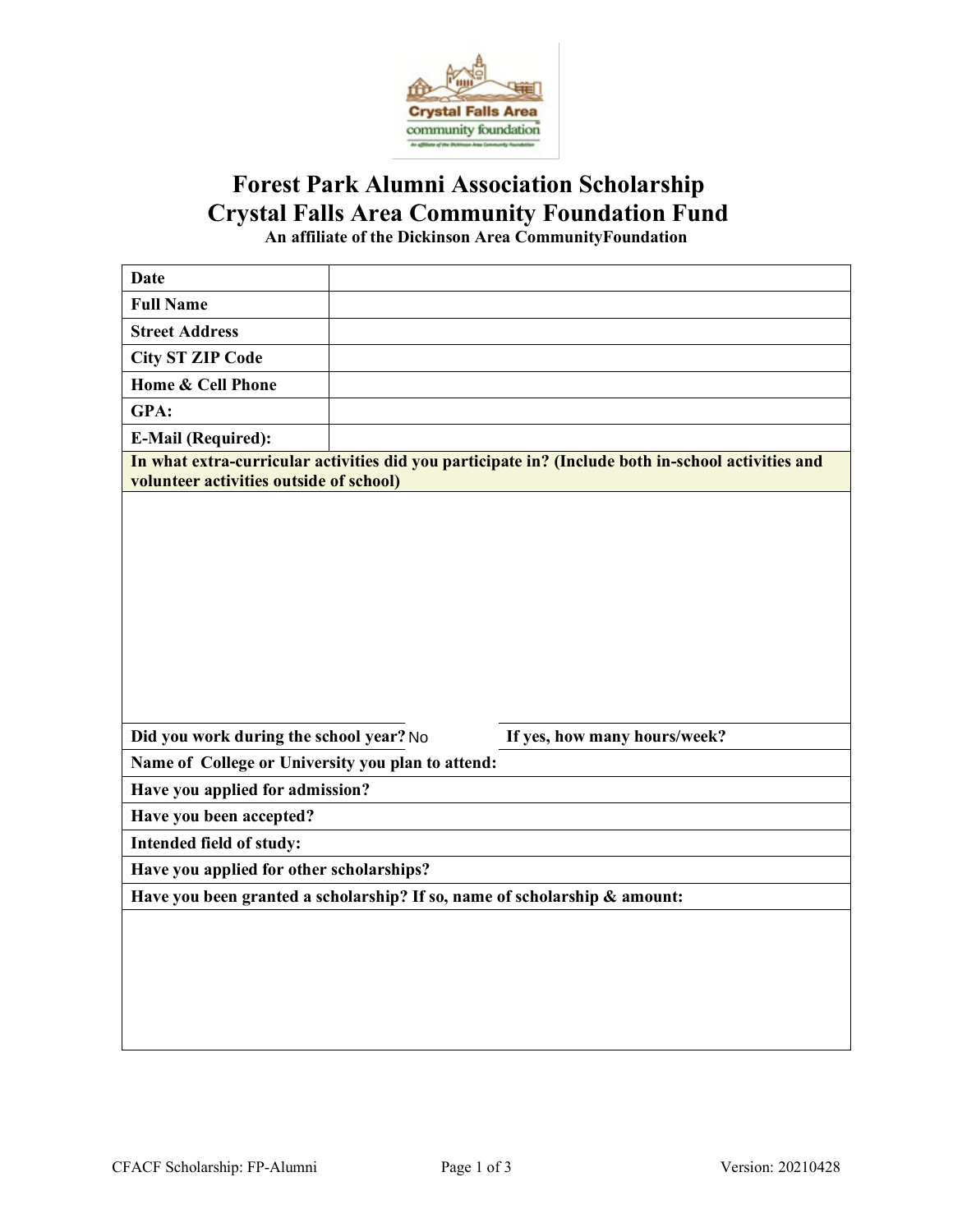

#### **Please include the following with the application:**

- 1. A personal statement which includes your comments on how your field of study relates to this scholarship.
- 2. Copy of high school transcripts

#### **Application Deadline**

All applicants must adhere to the Guidance Counselor deadlines. Guidance counselors must forward applications to Dickinson Area Community Foundation by **March 15**.

#### **Agreement and Signature**

By submitting this application, I affirm that the facts set forth in it are true and complete. I understand any false statements, omissions, or other misrepresentations made by me on this application may result in rejection of this application.

Name (printed)

Signature

Date

### **Parent Application Form**

Name of parent or guardian completing this form:

Home address:

E-Mail Address:

Phone:

**Do you have any dependents other than your own family or other extenuating circumstances that should be considered? If yes, please explain:**